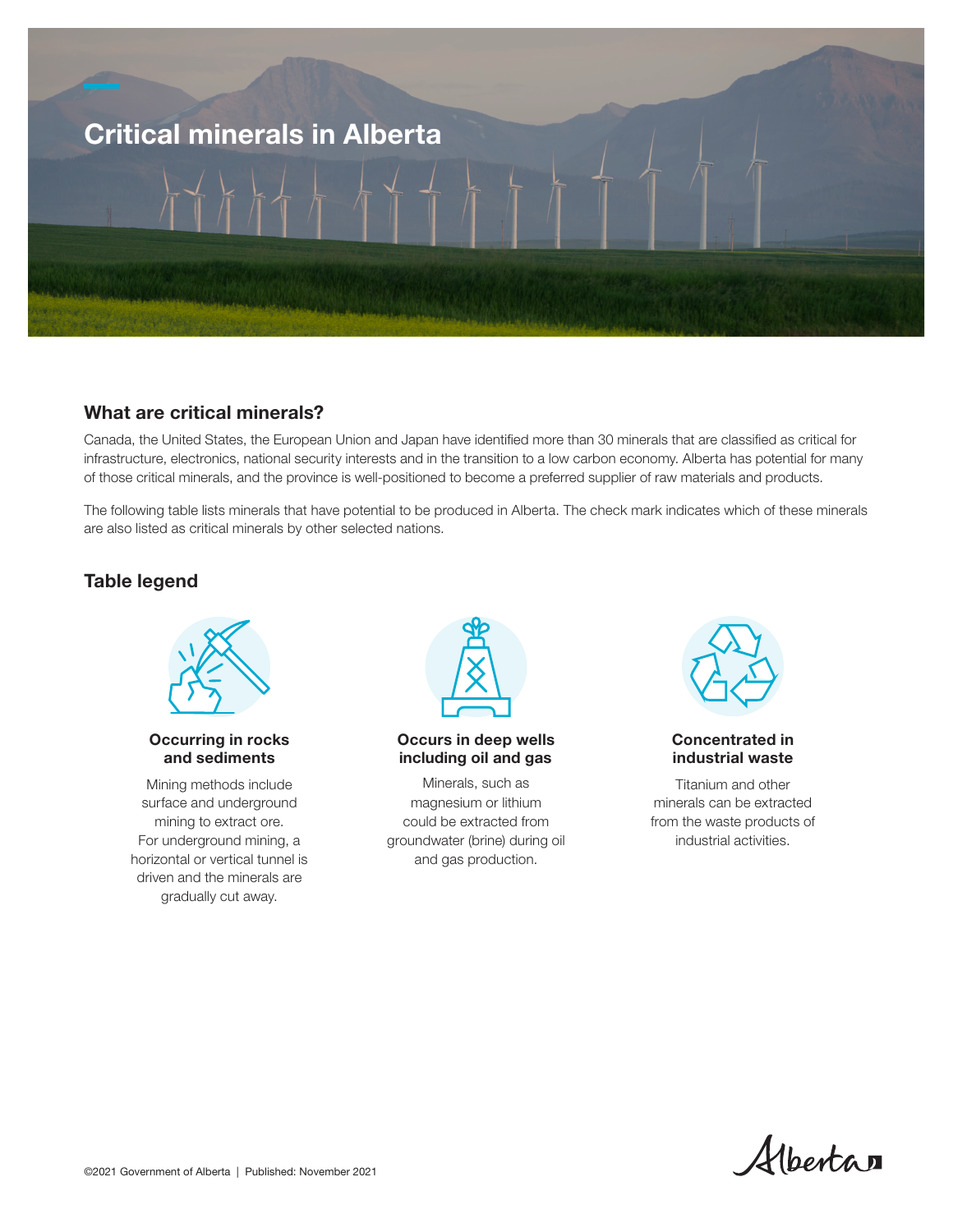### IDENTIFIED CRITICAL MINERALS WITH OPPORTUNITIES IN ALBERTA

| <b>Critical element</b><br>or mineral | <b>Industries</b>                                                              | Canada       | <b>US</b>    | EU           | Japan        | <b>Common sources</b><br>of mineral |
|---------------------------------------|--------------------------------------------------------------------------------|--------------|--------------|--------------|--------------|-------------------------------------|
| Aluminium (Al)                        | Almost all industries<br>including car<br>manufacturing and<br>food processing | $\checkmark$ | $\checkmark$ |              |              |                                     |
| Arsenic (As)                          | Pesticides, lumber<br>preservatives and<br>semiconductors and,<br>gold mining  |              | $\checkmark$ |              |              |                                     |
| Barite (BaSO4)                        | Cement and petroleum                                                           |              |              | $\checkmark$ |              |                                     |
| Bismuth (Bi)                          | Medical and pigments                                                           | $\checkmark$ | $\checkmark$ | $\checkmark$ |              |                                     |
| Chromium (Cr)                         | Production of<br>stainless steel                                               | $\checkmark$ | $\checkmark$ |              |              |                                     |
| Cobalt (Co)                           | Rechargeable batteries                                                         | $\checkmark$ | $\checkmark$ | $\checkmark$ | $\checkmark$ |                                     |
| Gallium (Ga)                          | LEDs and<br>integrated circuits                                                | $\checkmark$ | $\checkmark$ | $\checkmark$ | $\checkmark$ |                                     |
| Germanium (Ge)                        | Fiber optics and<br>night vision                                               | $\checkmark$ | $\checkmark$ | $\checkmark$ | $\checkmark$ |                                     |
| Graphite                              | Lubricants, batteries<br>and fuel cells                                        | $\checkmark$ | $\checkmark$ | $\checkmark$ | $\checkmark$ |                                     |
| Hafnium (Hf)                          | Nuclear control rods<br>and high temperature<br>ceramics                       |              | $\checkmark$ | $\checkmark$ |              |                                     |
| Indium (In)                           | LCD screens                                                                    | ✓            | ✓            | ✓            | ✓            |                                     |
| Lithium (Li)                          | Primarily batteries                                                            | $\checkmark$ | $\checkmark$ |              | $\checkmark$ | $\mathbb{Z}$                        |
| Magnesium (Mg)                        | Steel, ceramics and<br>furnace linings                                         | $\checkmark$ | $\checkmark$ | $\checkmark$ | $\checkmark$ | 圆                                   |
| Manganese (Mn)                        | Steel                                                                          | $\checkmark$ | $\checkmark$ |              | $\checkmark$ |                                     |